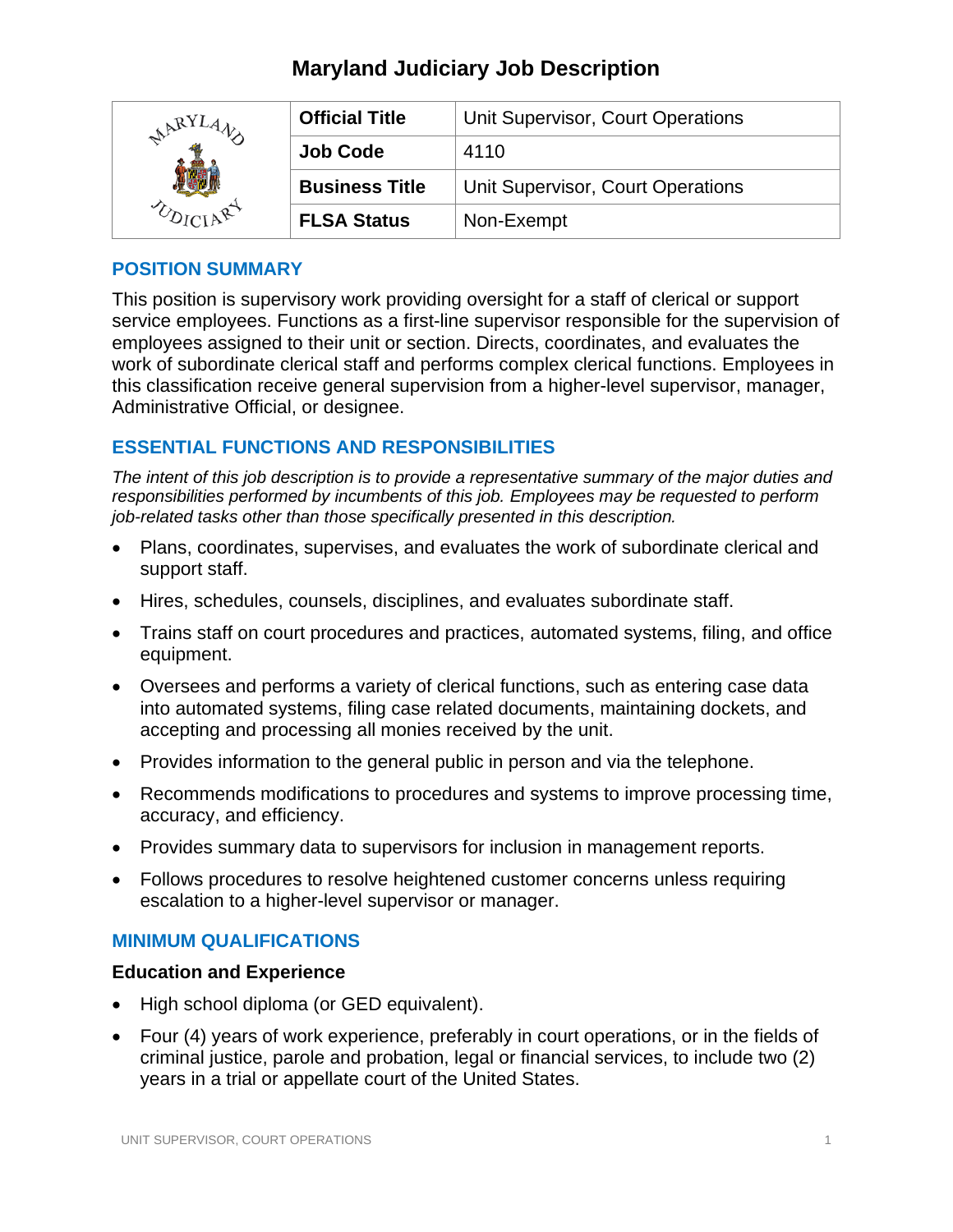# **Maryland Judiciary Job Description**

### **Note:**

- A Bachelor's Degree may substitute two (2) years of non-court work experience.
- A Paralegal/Associates Degree or 60 college credits may substitute two (2) years of non-court work experience.
- A Paralegal Certificate may substitute one (1) year of non-court work experience.

# **KNOWLEDGE, SKILLS, AND ABILITIES**

#### **Knowledge of:**

- General office practices, procedures, and equipment.
- Court forms, practices, procedures, protocols, systems, and equipment required to support the specialized work of the assigned unit(s).
- Customer service etiquette.
- Job related terminology, codes, comments, notations, orders, policies, procedures, rules, regulations, and laws.

#### **Skill in:**

- Basic English and arithmetic to include, but not limited to, spelling, punctuation, addition, subtraction, multiplication, and division.
- Customer service and handling problems tactfully and patiently.
- Analyzing records, reports, and other business documents and noting details and facts pertinent to this assignment.
- Usage of standard office equipment, computer equipment, and computer applications.
- Communicating information effectively.
- Accuracy and attention to detail.

#### **Ability to:**

- Assign, organize, coordinate, and evaluate the work of staff.
- Multitask, adjust to situations quickly, set priorities, and handle pressure in a fastpaced environment.
- Understand and carry out complex verbal and written instructions.
- Provide assistance, guidance, and direction to others in a polite and efficient manner.
- Resolve unusual and/or complex situations in accordance with established procedures or assist staff in resolving cases requiring deviation from standard procedures.
- Establish and maintain effective working relationships with other employees, subordinates, superiors, and/or the general public.